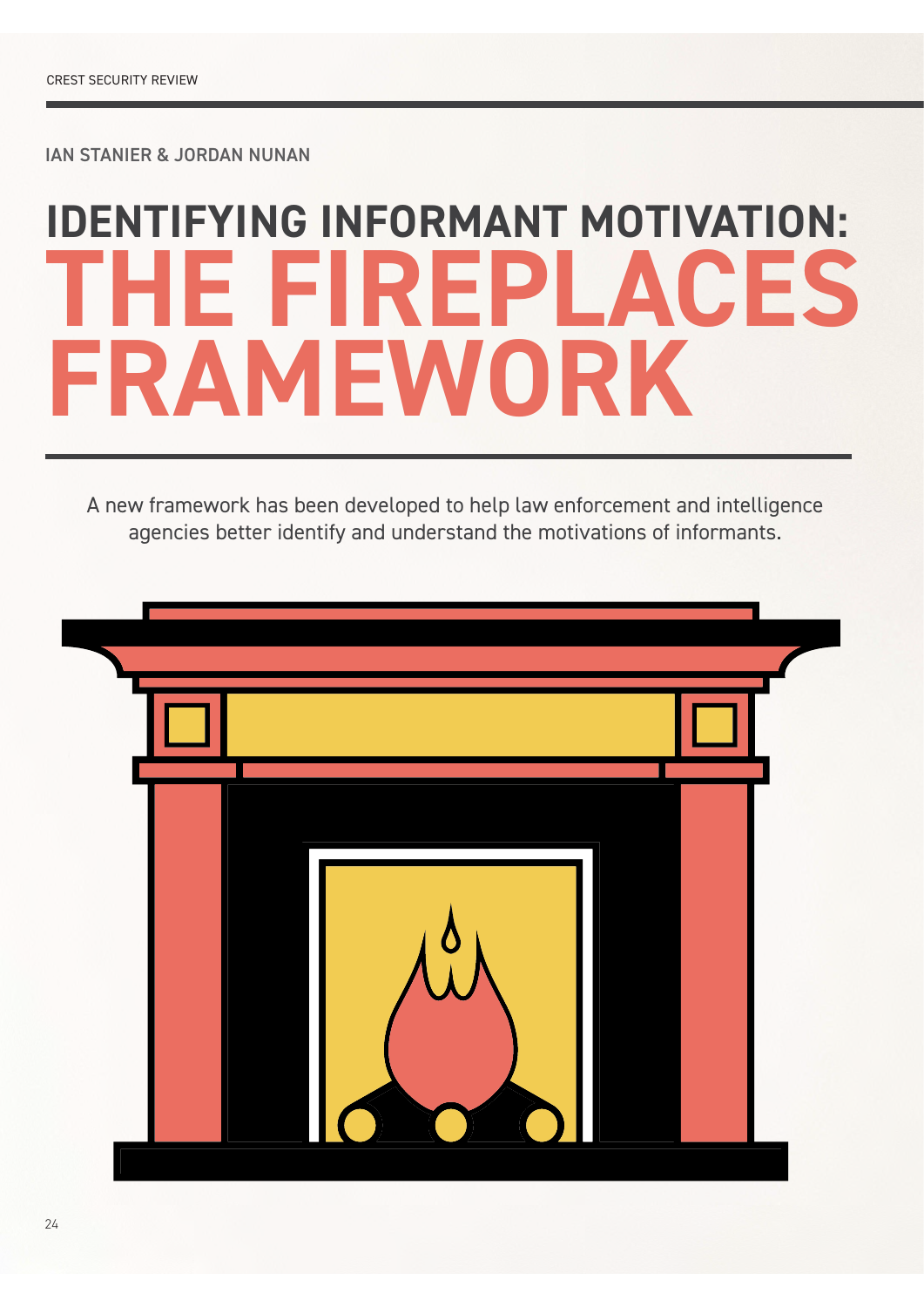Deployed informants are a vital tactic for law enforcement and intelligence agencies to identify and manage threats. Accurately identifying an informant's motivations for providing information enables informant handlers to better influence the informant's behaviour and reduce risks. In this article, Drs Ian Stanier and Jordan Nunan outline their mnemonic-driven framework.

#### **WHY OFFER A MNEMONIC TO INFORMANT HANDLERS?**

Mnemonics offer a strategy for learning by aiding the retention of important concepts. In doing so, they can help structure the analysis of complex information. Where the risky operating arena is fast-moving, such as when handling informants, mnemonics can reduce an officer's cognitive load of an already complex task.

This mnemonic aids the identification and diversity of informant motivation. It can be applied to improve an informant handler's awareness of the complexity of an informant's motivations, helping them to assess the types of motivations of potentially new informants and those in a continuing authorised relationship.

Building on existing mnemonics (e.g. MICE: Money, Ideology, Coercion, and Ego), the FIREPLACES framework highlights a broader scope of informants' motivations and acknowledges that motivation is not a fixed or singular concept. It explores the multidimensional nature of motivation and aims to promote the opportunities and identify the risks behind an informant providing information.

The FIREPLACES framework not only increases the probability of identifying motives but can also enhance control, efficacy, and longevity of authorised relationships; potentially increasing ethical intelligence elicitation.

#### **THE EVIDENCE BASE**

The range of motivations at play can be evidenced from a series of autobiographies and biographies of informants detailing their involvement in intelligence collection across both crime and terrorism fields.

66\_

The FIREPLACES framework not only increases the probability of identifying motives but can also enhance control, efficacy, and longevity of authorised relationships; potentially increasing ethical intelligence elicitation.

Further affirmation on the diversity of motivations is drawn from research exploring the motivations recorded on informant source referrals submitted to Dedicated Source Units. This contemporary research challenged the narrower original MICE framework for the motivations of informants.

Additionally, research is underway exploring the United Kingdom's (UK) Domestic Extremism (DE) informants on their self-declared and informant handler assessed motivations for existing authorised DE informants. This has found that informants tend to hold a primary motivation for disclosing intelligence, although the majority also have secondary motivations for informing.

The data also supports earlier research that the motivation of informants is changeable during the period of the authorised relationship. The UK DE informant motivation research did not identify all forms of motivation within the framework (e.g. Coercion). However, the literature suggests that coercion has been a practice adopted by other countries so it was included to generate a framework that can be applied internationally.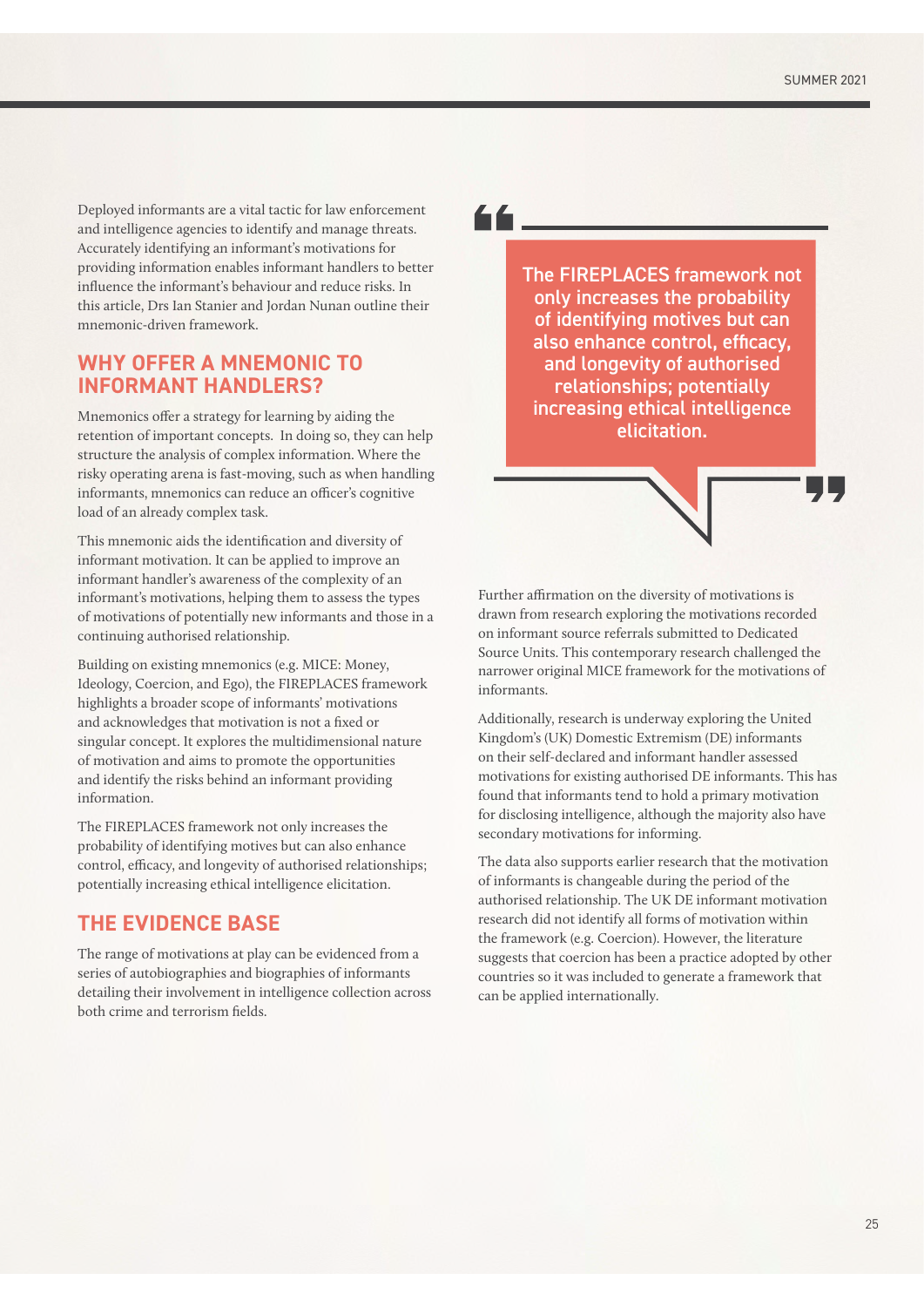## **THE FIREPLACES FRAMEWORK**





#### **Financial**

**Includes the receipt of monetary reward or in-kind payment (i.e. payment of rent, tools, vehicles, phones, clothes). One of the more common forms of motivation for authorised informants.**

#### **Ideology / Moral**

**Information is provided about a person or group who possess ideas or beliefs at odds with those held by the informant (i.e. a terrorist may start to question the validity of the original basis for their engagement with the terrorist group).**

#### **Revenge**

**Information is provided to harm or place another in a detrimental position (i.e. arrested) in response to a previous injury or perceived wrongdoing (i.e. as a result of an acrimonious breakup of a personal or criminal relationship).**

#### E**xcitement**

**Undertaking the role of an informant offers the individual a feeling of excitement, eagerness, or arousal.**

#### **Protection**

**Passing information to authorities to protect the informant from persons or networks threatening them, their criminal enterprises, or their family. The cooperation aims to provide information that encourages police action to diminish this threat.**

#### **Lifestyle**

**The role played by the informant provides the individual with an enhanced lifestyle, either as a consequence of deployments and/or payments.**



## **Access**

**The informant relationship provides an opportunity for counter-penetration to identify agency interest in offending networks and associates. This may include deliberate infiltration by criminals to understand the nature of police tasking and levels of interest in them or their competitor's criminal enterprises.**

#### **Coercion**

**Information is provided to avoid carrying out a threat made by an official (i.e. the threat of deportation; being prevented access to or from a country; or blackmail after being caught in compromising situations).**

#### **Ego**

**Undertaking the role of an informant enhances the individual's self-esteem or self-importance. Where this ego starts to impact the veracity of provided information, these are sometimes colloquially known as 'Walter-Mitty' informants.**

#### **Sentence**

**Information is shared to mitigate the length of a likely forthcoming prison sentence or release from detention. There is already UK legal precedent for rewarding people who provide intelligence to authorities.**